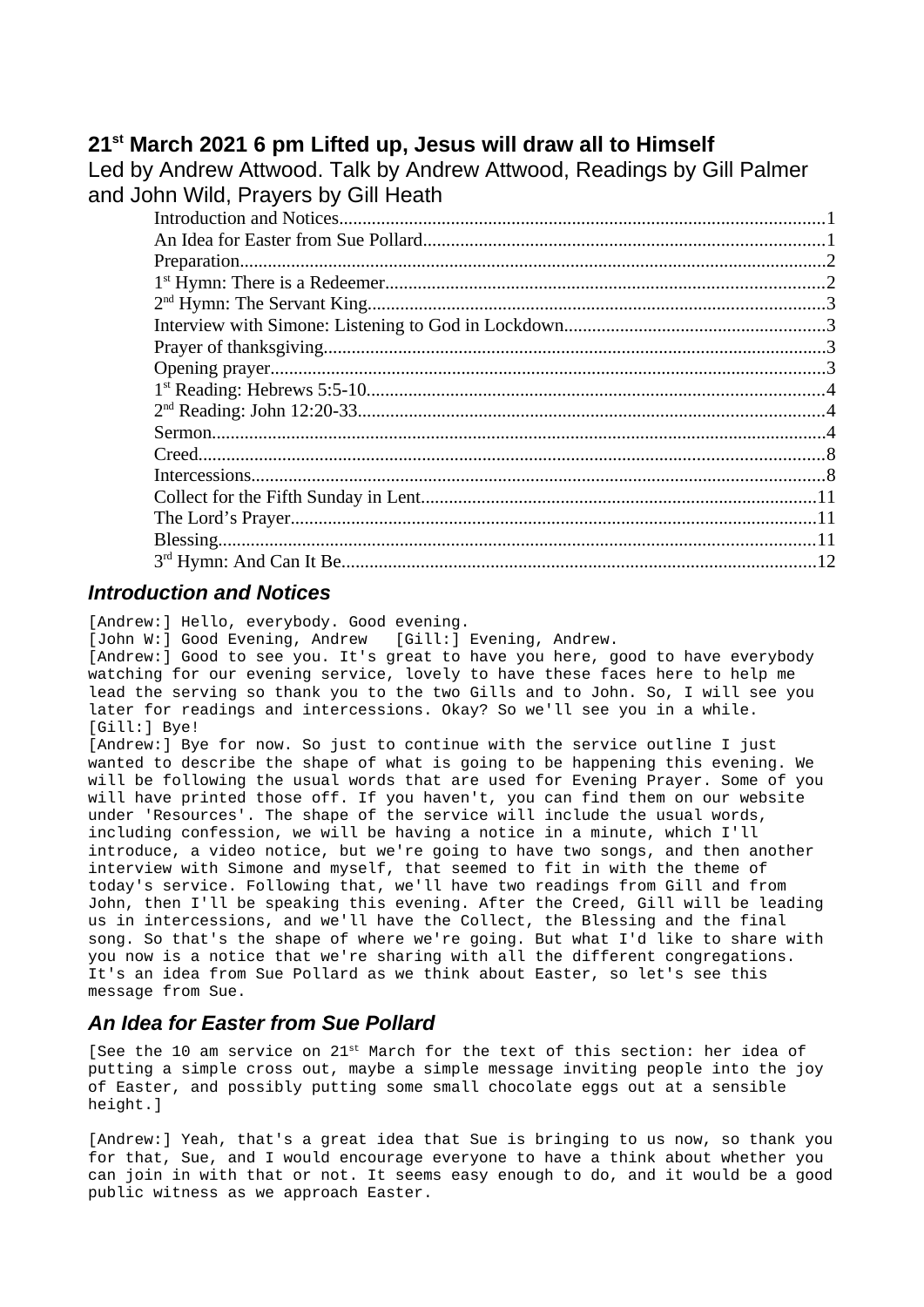# <span id="page-1-1"></span>*Preparation*

So now we're going to begin our service properly and we'll follow the words as usual. I'll be saying the initial words, and if you can join in with the words in bold, so let's pray.

The light and peace of Jesus Christ be with you

# *All* **and also with you.**

The glory of the Lord has risen upon us.

# *All* **Let us rejoice and sing God's praise for ever.**

We have come together in the name of Christ to offer our praise and thanksgiving, to hear and receive God's holy word, to pray for the needs of the world, and to seek the forgiveness of our sins, that by the power of the Holy Spirit we may give ourselves to the service of God.

# *Confession*

Jesus says, 'Repent, for the kingdom of heaven is close at hand.' So let us turn away from our sin and turn to Christ, confessing our sins in penitence and faith.

## *All* **Most merciful God,**

**Father of our Lord Jesus Christ, we confess that we have sinned in thought, word and deed. We have not loved you with our whole heart. We have not loved our neighbours as ourselves. In your mercy forgive what we have been, help us to amend what we are, and direct what we shall be; that we may do justly, love mercy, and walk humbly with you, our God. Amen.**

## *Absolution*

So now receive the forgiveness of God.

May the God of love and power forgive you and free you from our sins, heal and strengthen you by his Spirit, and raise you to new life in Christ our Lord.

*All* **Amen.**

# <span id="page-1-0"></span>*1 st Hymn: There is a Redeemer*

1. There is a redeemer, Jesus, God's own Son, Precious Lamb of God, Messiah, Holy One *Chorus:* Thank you, O my Father For giving us Your Son And leaving Your Spirit 'Til the work on Earth is done.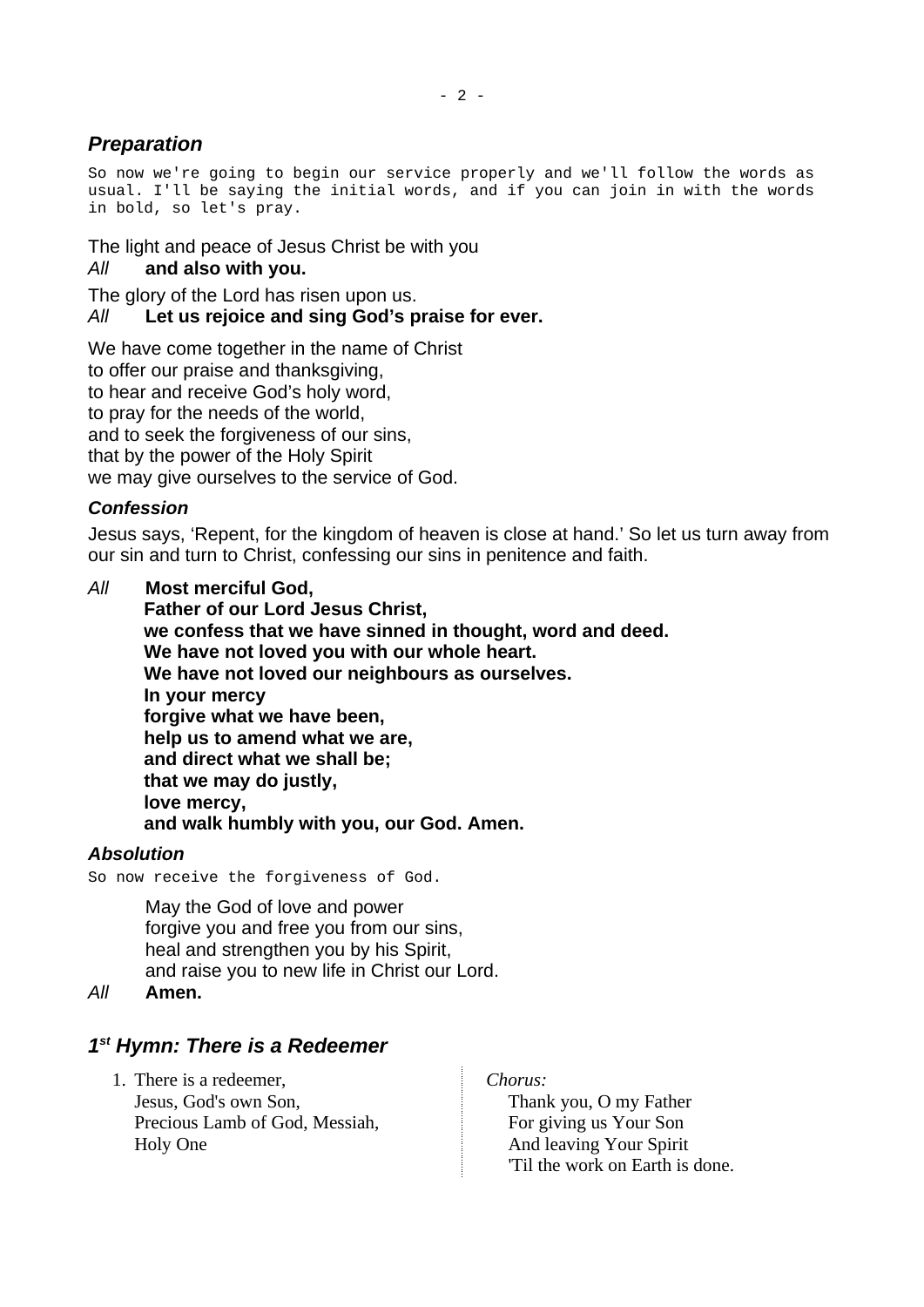2. Jesus my redeemer, Name above all names, Precious Lamb of God, Messiah, Oh, for sinners slain.

## *Chorus*

# <span id="page-2-3"></span>*2 nd Hymn: The Servant King*

1. From Heaven you came, helpless Babe; Entered our world, Your glory veiled, Not to be served but to serve, And give Your life that we might live.

### *Chorus:*

This is our God, The Servant King; He calls us now to follow Him, To bring our lives as a daily offering Of worship to The Servant King.

3. When I stand in Glory I will see His face And there I'll serve my King forever In that Holy Place.

*Chorus x 2*

2. There in the garden of tears My heavy load He chose to bear; His heart with sorrow was torn, 'Yet not My will but Yours,' He said.

### *Chorus*

3. Come see His hands and His feet, The scars that speak of sacrifice, Hands that flung stars into space To cruel nails surrendered.

### *Chorus*

4. So let us learn how to serve And in our lives enthrone Him, Each other's needs to prefer, For it is Christ we're serving.

*Chorus x 2*

# <span id="page-2-2"></span>**Interview with Simone: Listening to God in Lockdown**

[See the 10 am service on 21<sup>st</sup> March for the text of this section: to remind you, she talks about being more open to the Holy Spirit's prompting, being obedient, and the benefits of switching off the TV.]

# <span id="page-2-1"></span>*Prayer of thanksgiving*

Blessed are you, sovereign God, our light and our salvation; to you be glory and praise for ever. You led your people to freedom by a pillar of cloud by day and a pillar of fire by night. May we who walk in the light of your presence acclaim your Christ, rising victorious, as he banishes all darkness from our hearts and minds. Blessed be God, Father, Son and Holy Spirit:

# *All* **Blessed be God for ever.**

# <span id="page-2-0"></span>*Opening prayer*

The day is almost over, and the evening has come; let us pray with one heart and mind.

*Silence is kept.*

As our evening prayer rises before you, O God,

so may your Spirit come down upon us to set us free to sing your praise for ever and ever.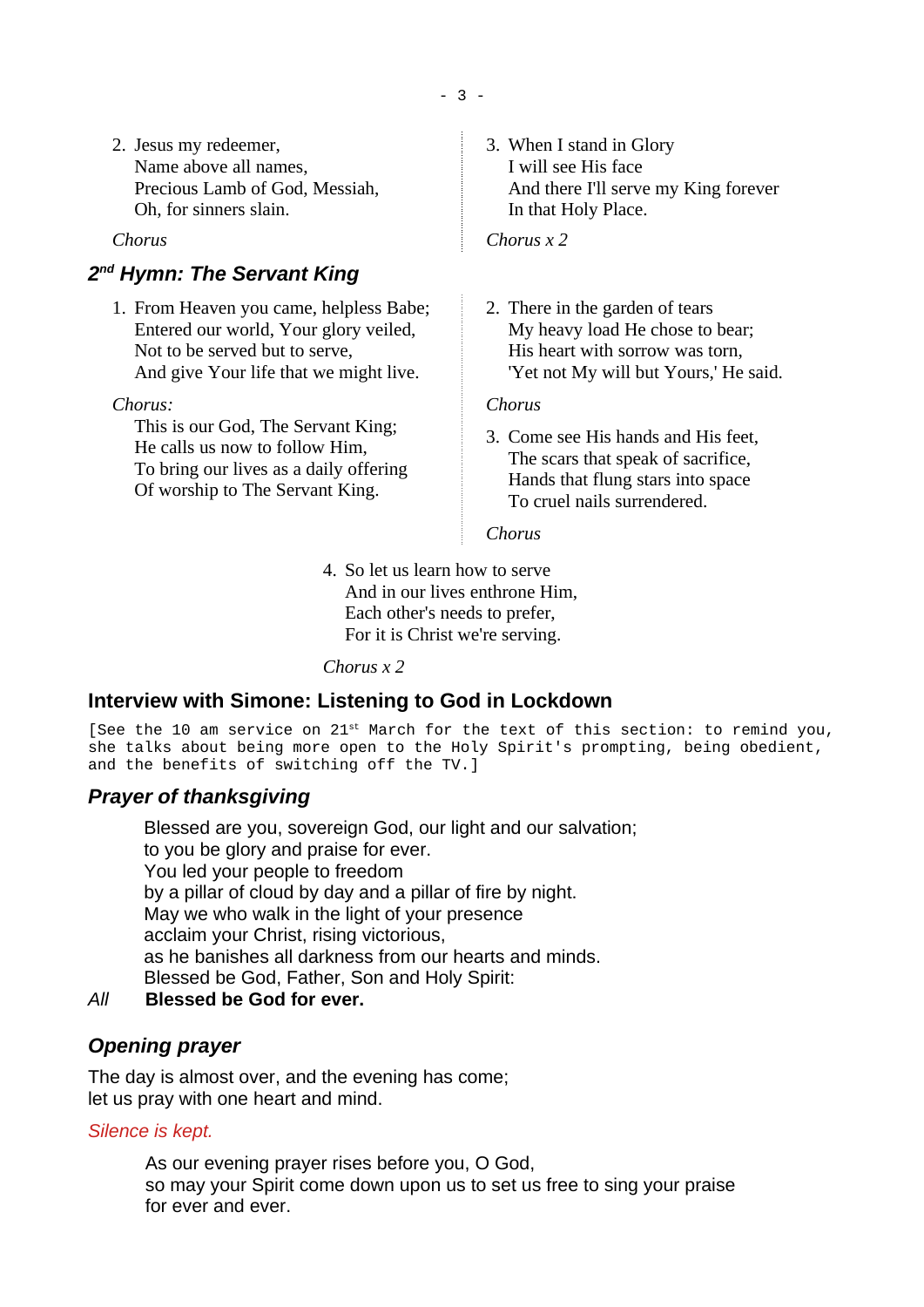## *All* **Amen***.*

# <span id="page-3-2"></span>*1 st Reading: Hebrews 5:5-10*

5 In the same way, Christ did not take on himself the glory of becoming a high priest. But God said to him,

'You are my Son; today I have become your Father.'

6 And he says in another place,

'You are a priest for ever, in the order of Melchizedek.'

7 During the days of Jesus' life on earth, he offered up prayers and petitions with fervent cries and tears to the one who could save him from death, and he was heard because of his reverent submission. 8 Son though he was, he learned obedience from what he suffered 9 and, once made perfect, he became the source of eternal salvation for all who obey him 10 and was designated by God to be high priest in the order of Melchizedek.

This is the Word of the Lord **Thanks be to God**

# <span id="page-3-1"></span>*2 nd Reading: John 12:20-33*

20 Now there were some Greeks among those who went up to worship at the festival. 21 They came to Philip, who was from Bethsaida in Galilee, with a request. 'Sir,' they said, 'we would like to see Jesus.' 22 Philip went to tell Andrew; Andrew and Philip in turn told Jesus.

23 Jesus replied, 'The hour has come for the Son of Man to be glorified. 24 Very truly I tell you, unless a grain of wheat falls to the ground and dies, it remains only a single seed. But if it dies, it produces many seeds. 25 Anyone who loves their life will lose it, while anyone who hates their life in this world will keep it for eternal life. 26 Whoever serves me must follow me; and where I am, my servant also will be. My Father will honour the one who serves me.

27 'Now my soul is troubled, and what shall I say? "Father, save me from this hour"? No, it was for this very reason I came to this hour. 28 Father, glorify your name!'

Then a voice came from heaven, 'I have glorified it, and will glorify it again.' 29 The crowd that was there and heard it said it had thundered; others said an angel had spoken to him.

30 Jesus said, 'This voice was for your benefit, not mine. 31 Now is the time for judgment on this world; now the prince of this world will be driven out. 32 And I, when I am lifted up from the earth, will draw all people to myself.' 33 He said this to show the kind of death he was going to die.

This is the Word of the Lord **Thanks be to God**

# <span id="page-3-0"></span>*Sermon*

[Andrew:] Thank you, John. Thank you, Gill, thank you for the readings. These are very poignant readings as we head into this season of nearly at Holy Week, heading towards the most serious, if you like, the most intense phase of the church's calendar. This is a window, I find, into how Jesus was feeling about what God had called Him to do. In that passage that Gill read, we get a glimpse from the author to the Hebrews of Jesus' prayer life which included crying and tears. It's an interesting thought: I don't know what pictures you have in your mind when you're thinking Jesus on prayer life, but according to this passage in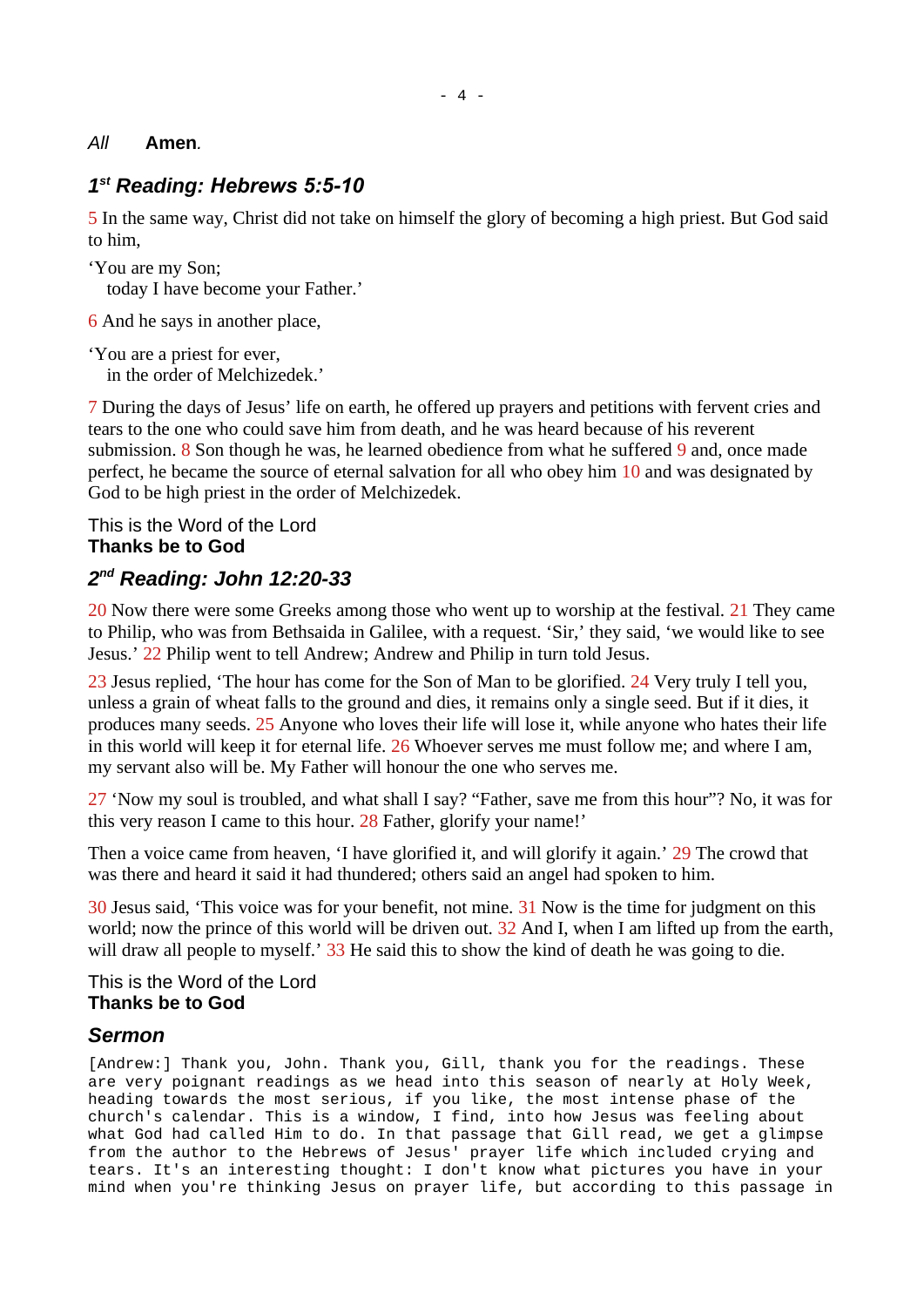Hebrews, there is an aspect in His practice of fervent praying, and it says, "to the God who could save Him from death."

It's intriguing to tease out what that might be referring to. It sounds in my mind as though He was pointing perhaps to a sequence of things that happened through Jesus' earthly ministry. We know right at the beginning of His threeyear public ministry, He began it in the wilderness, which was clearly a stressful and challenging testing time. And that must have yielded intense praying from Jesus Christ, but it also gives us a clue towards the end of His ministry. We will be thinking of the conflicts He had during those three years with different kinds of parties, often religious leaders, but also the intensity of Gethsemane. As we think towards Holy Week and as we think towards the evening after the Last Supper, we know that they headed, Jesus and the Twelve, headed to Gethsemane, and Jesus is emotional, broken to the point of sweating blood, praying alone at a distance, crying out to His Father. It does say in the Hebrews passage that this was to do with His reverent submission. There is an element there that we picked up in Simone's story to do with obedience, hearing God and doing what God was saying, and something about reverently submitting to what God the Father was asking Jesus to do. It also talks about the idea of this suffering experience having an effect of perfecting Him in some way, through His obedience. These are challenging words to understand when we're talking about the Son of God, but there is something profound and mysterious about Jesus engaging in prayer and wrestling in prayer, like we do, like ordinary humans do, when faced with challenges.

I wonder what your response to that is. It made me remember something from maybe about a year ago, some of you will remember, way before lockdown, how our good friend Robert McGregor, who was the guy who was homeless, he stayed behind the church for quite a period of time. We got to know him and he became a friend to us and we spent time working on helping him with doctors, and just trying to work out getting him some kind of accommodation, and then to all of our surprise, just at the point of him having somewhere to stay, he went downhill, and was diagnosed with terminal cancer. I can remember, along with a few others who were close to him, feeling that strange sense of imminent loss, because, you know, we were the ones who were going to have to agree with the doctors that Robert would need to have his life support switched off. And we visited him, we held his hand, and we talked and we prayed, and we said our goodbyes. There was something extremely moving about the privilege of knowing him for a short time, knowing also that he'd explored faith and kind of had a renewal of faith, even coming to new faith, and him being like a brother that we had just met, and now we were going to have to say goodbye. This passage in Hebrews gives me a remembrance of the kind of the tearing feeling that you get when someone is going, and you're not going to see them any more. There's something agonising about that.

So when I move now to the Gospel reading, we find Jesus now, explicitly anticipating what God is going to ask of Him. You have this intriguing dynamic at the start of the passage in John 12, where it talks about the Festival, and some Greeks coming to have a conversation with Jesus. They first of all talk to Philip and Philip talks to Andrew and they organise, if you like, a little bit of an exchange with Jesus. There's a bit of confusion over who these Greeks are: some people think they're Hellenistic Jews, some people think no, they're actually pure Gentile Greeks, who were wanting to find out about Jesus, because they've heard about Him via reputation. We're unclear, we're not sure, but their coming to Jesus appears to be a trigger for Him to think soberly about what is about to happen very soon. As soon as they come anywhere near Him, He shares that famous  $line<sup>1</sup>$  $line<sup>1</sup>$  $line<sup>1</sup>$ ,

24 "I tell you, unless a grain of wheat falls into the earth and dies, it remains just a single grain; but if it dies, it bears much fruit."

<span id="page-4-0"></span><sup>1</sup> John 12:24-25 [NRSV]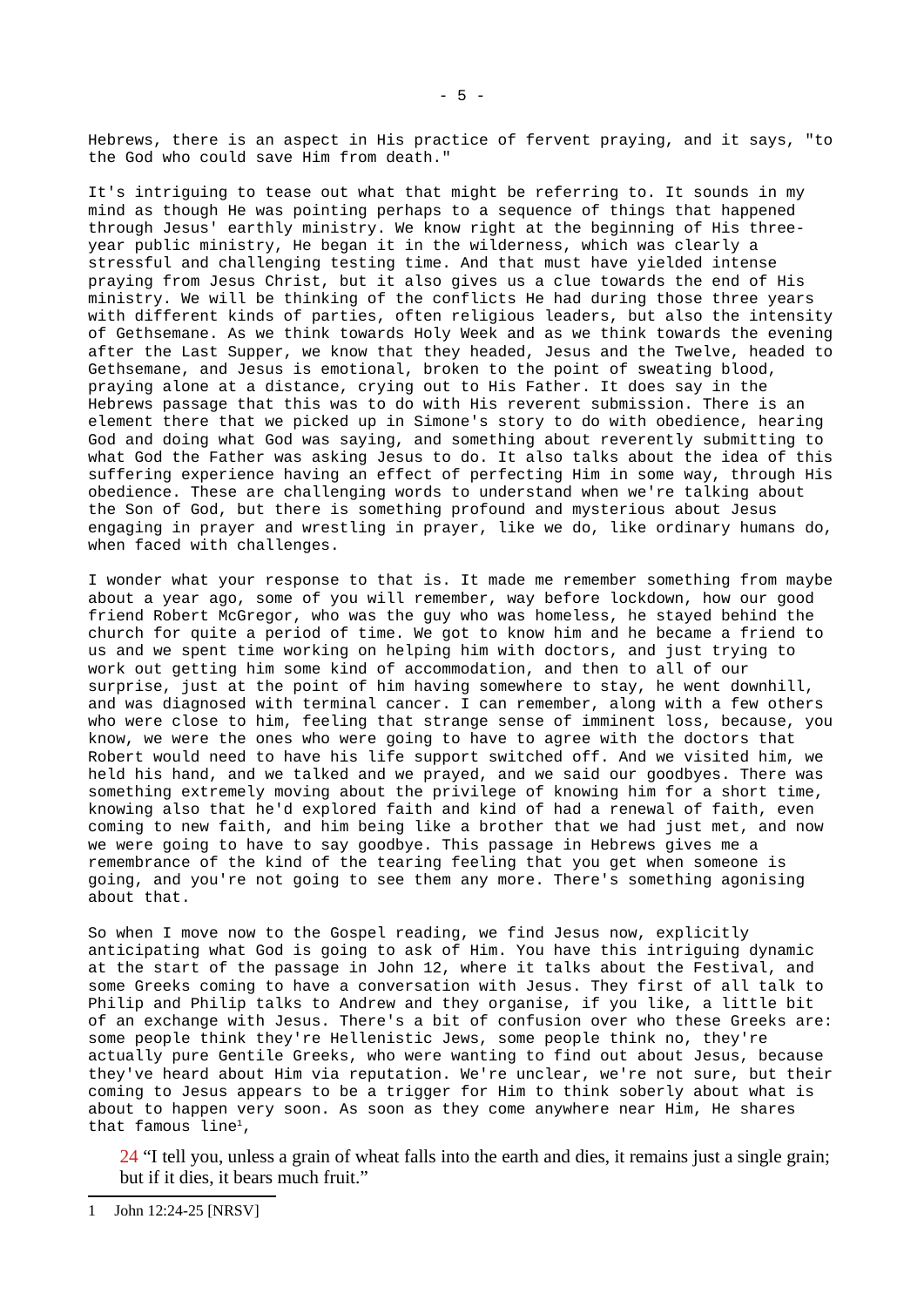And He goes on to say,

25 "Those who love their life lose it, and those who hate their life in this world will keep it for eternal life."

So there's something triggered by this visit of people who were beyond the nation of Judaism. There's something, I think, that wakens up in Jesus' mind saying, "Now is the time when I do the thing that is going to be for Israel, but actually for the whole wide world, the great world and beyond." And He talks in terms of death.

This sharp phrase that He says at the end of that little passage I read about hating your own life in this world, so that you might gain eternal life, is in such sharp contrast to the spirit of our age. The spirit of our age says, "Seek your heart's desire, hear your own voice, do what pleases you, do what feels natural to you, be authentically you and live it out." And yet here we have the Son of God saying the very opposite: He's saying, "The call of God is to empty yourself, to lay down your life." It's fascinating to think that this was not just theory, some academic conversation: it had emotional import on Jesus. It says in verse 27, "Now my soul is troubled." If you look carefully at the Greek wording for the word 'troubled', it is a word to do with being terrified or agonised; deeply, deeply disturbed, and Jesus the man is saying, "I am absolutely fraught with this and disturbed by this." And He goes on to say, "But what should I say? 'Father, save me from this hour'? No, it is for this very reason that I have come to this hour." And He says, "Father, glorify Yourself." Jesus knew from the outset that the destiny of His ministry was going to be the Cross. We get glimpses of this all the way through the Gospel accounts, where Jesus knows that the destination is not going to be a throne with a golden crown; it's going to be a cross with a crown of thorns, and He is resolute about that. He's fixed in His mind that this is necessary, but here in this passage in John, we do get a glimpse that's parallel to that sense of feeling you get in the Hebrews passage that Jesus feels the weight of it, like any ordinary human being would.

Let me just tease out a few thoughts that have to do with that. Some people have wondered why would someone of the character of Jesus, why would the Son of God be so fragile, compared to other people in history who seemed to face death bravely and without even the smallest bleating noise? Why would Jesus be so upset, when we think of the kind of things that He said, and prayed when He was in Gethsemane and sweating blood and saying, "Father, take this hour from Me. Can't you pass this cup away from Me?" Why would the Son of God, who was obviously the strongest, most courageous person in the world, why would He be so fragile at this particular point in His earthly life and ministry? We already know from earlier messages in Jesus' teaching that He was not afraid of what human beings can do you. His wonderful piece of teaching in Matthew where He says, "Do not be afraid of those who can kill the body." He says, "Rather be afraid of the one who after the body is dead, can throw your body and soul into hell." Jesus was courageous over the whole idea of what anyone could do to His body, so something else must be behind His fears, something else must be behind His agonising.

Can we just skim forward for a moment and remember some of the words that Jesus said when He was on the Cross. Perhaps most poignantly, perhaps most painfully, He quotes one of the Psalms<sup>[2](#page-5-0)</sup>, and He says, "My God, My God, why have You forsaken Me?" "My God, My God, why have You forsaken Me?" All the way through Jesus' ministry, particularly in John's gospel, you hear Jesus talk to God, and call Him 'Father'. There is something profoundly intimate about the way Jesus relates to Father God, it's a daddy-child relationship, there's intimacy there, there's friendship there, there's care, there's mutual trust there. And yet when Jesus was on the Cross, He doesn't say Father in quite the same way, not until

<span id="page-5-0"></span>2 Psalm 22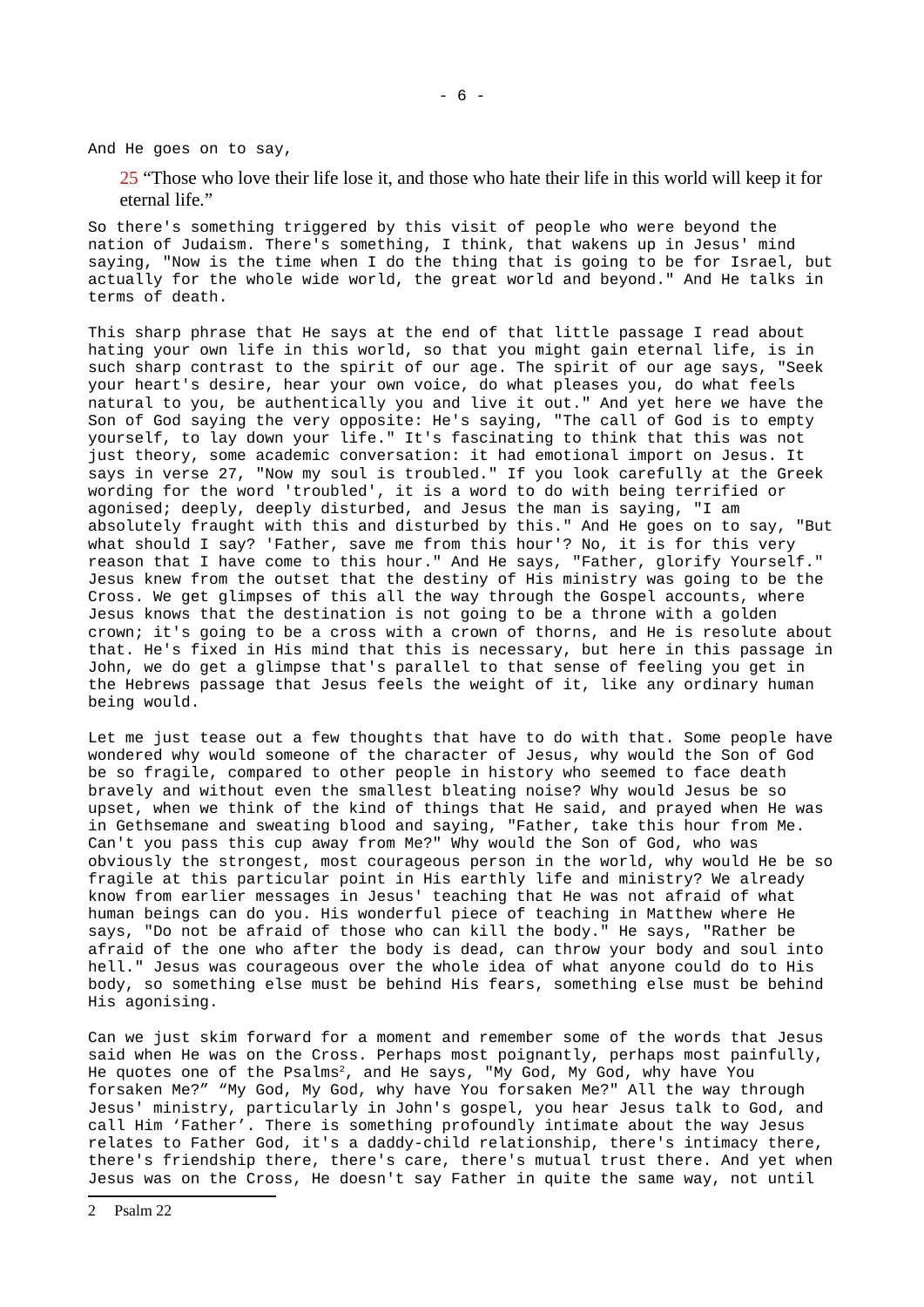the very end. He quotes this psalm verbatim and He says, "My God, My God, why have You forsaken me?" I think that's the clue. Jesus was anticipating the Cross, knowing that on the Cross, He would feel separation from God, He would feel distanced from His Heavenly Father for the first time in all eternity. Now I'm here, talking about this as though it's an interesting subject, but we cannot ever plumb the depths of what this would have really meant for the Son of God. The intimacy and connection between the Son of God and God the Father is the most precious relationship in the cosmos. Forever from eternity: it is what all relationships are modelled on. And so when Jesus was contemplating death on a cross, it wasn't simply to do with nails or lashes or piercing. It was to do with separation. And it agonised His soul, because He loved His Father so much. I want you to think for a moment: Jesus contemplated the great loss of what He was heading to, and yet, He chose to do it anyway. What could possibly be His motivation? What could possibly deserve the separation of the Son of God? What could be more valuable than that? The only thing that could be higher than that in Jesus' mind, in the Father's heart, is the possibility of being reconciled with human beings, the possibility of bringing true forgiveness to human beings who turn to Jesus Christ. This is the price tag of our forgiveness. This is the value that God puts on us having a relationship with Him. It cost the intimacy between Father and Son.

And so we are introduced to this concept in John's Gospel of glorification. Jesus says $3$ ,

"... I have come to this hour. 28 Father, glorify your name." Then a voice came from heaven, "I have glorified it, and I will glorify it again."

The crowd there thought it was thundering. But this was God speaking. And it's to do with the subject of glory. I don't know what comes to mind when you hear the word 'glory'. And we think of shining lights, we think of something spectacular and wonderful. We think of something beyond imagining. And yet, ironically, Jesus says, "Father, glorify Your name, through what I'm going to do," which in human terms is an extraordinarily inglorious, even disgusting thing. The true glory of God, to our amazement, is the death of the Son of God. The true glorification of Jesus and the true revelation of the Father is the death of the Son for the sake of those who are out of relationship with God. This is so profound, it's almost impossible to truly get our heads round. How does this work? How does this come about? Why is it so glorious? 2 Corinthians 5 verse 21[4](#page-6-1) says this:

God made him who had no sin to be sin for us, so that in him we might become the righteousness of God.

Let me read that again. "God made Him who had no sin to be sin for us, so that in Him we might become the righteousness of God." This is the glorious transaction. This is the glorious substitution, where the innocent one, the Lamb of God, the innocent lamb, who 'sinned never', becomes the 'sin bearer', becomes the one who on the Cross, because He is the representative of human beings, is separate from God, because God can't be in the presence of sinfulness. And so He cries out, "My God, My God, why have You forsaken Me?" Jesus becomes the kind of the repository of sin on our behalf. This is what it means to glorify God, to absorb wickedness on behalf of others.

Interestingly, Jesus also knew that the manner of His death would be the means by which people will be drawn to Him. It is so contradictory. Anyone who knows anything about crucifixions would find themselves repelled by it and want to turn their face away. And yet Jesus said, "When I am lifted up, when the Son of Man is lifted up, I will draw all people to myself." It's the opposite way around, because of the purity and the love and the self-sacrifice of this death

<span id="page-6-0"></span><sup>3</sup> John 12:27-28 [NRSV]

<span id="page-6-1"></span><sup>4</sup> [NIVUK]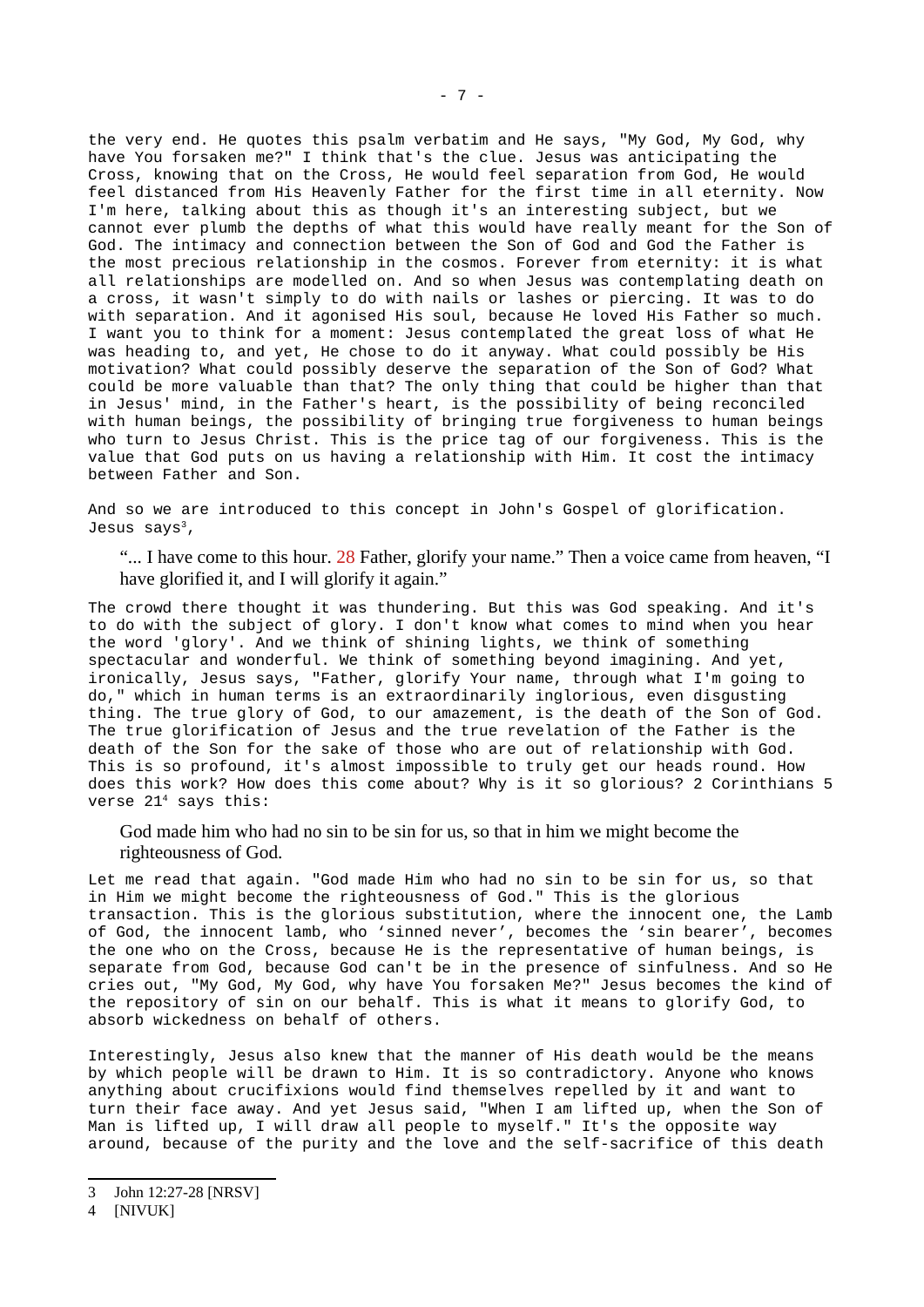on the Cross, it becomes like a magnet, the means of drawing people to discover that God truly is love, love beyond anything that we could ever, ever imagine.

So as we contemplate the story of Jesus, heading now towards Holy Week, heading towards the climax of His whole ministry, I just wanted to encourage us this evening to try and get alongside Jesus, anticipating things. Jesus was a man made of flesh like we are. He felt things like we feel. What about you, what is it that you wrestle with? What is it that you struggle to let go of? What might it be that grieves you or makes you afraid? Jesus has been there. In fact He's been further than that. And because of that, He can sympathise. And He can lead us through all the different wrestlings and struggles that we will ever know. How might it be that we can join in in glorifying God? Jesus gives us the invitation. He says we need to also lay down our lives, lay down our preferences: that is what it means to be a follower of Christ, to forget ourselves and to focus on Him and follow Him wherever He leads us. We know, quite literally, for the vast majority of the disciples, the apostles, they followed Him to a painful end. They literally embodied following Jesus and dying like He did. To what extent is there room in your heart to be prepared to follow wherever He leads you?

I'm just going to pause now for a moment and pray. And I just want us to have a moment of quiet to reflect first, so let's be still.

Father God, we thank You for this window into the life of Jesus Christ, we thank You that we get to hear and see and even feel something of what He was going through. Lord, we will never fully understand or comprehend what He was troubled by as He anticipated the Cross. But we praise You, Father, for Him. We thank You that there is no one like Him. Father God, would you give us a heart to worship and love and know Jesus Christ. He reveals what You're like, Father. He shows us Your love. So open our hearts and our eyes, and help us to fix our whole lives on Him. In Jesus' name we pray. Amen.

#### <span id="page-7-1"></span>*Creed*

In a moment we're going to have our intercessions, but before then I can encourage you now to join with me in the words of the Creed, you'll find these on the sheets, or on the website. So we say the words of the Creed together.

*All* **I believe in God, the Father almighty, creator of heaven and earth. I believe in Jesus Christ, his only Son, our Lord, who was conceived by the Holy Spirit, born of the Virgin Mary, suffered under Pontius Pilate, was crucified, died, and was buried; he descended to the dead. On the third day he rose again; he ascended into heaven, he is seated at the right hand of the Father, and he will come to judge the living and the dead. I believe in the Holy Spirit, the holy catholic Church, the communion of saints, the forgiveness of sins, the resurrection of the body, and the life everlasting. Amen.**

### <span id="page-7-0"></span>*Intercessions*

I'm going to hand over now to Gill, who will lead us in prayer.

[Gill Heath:]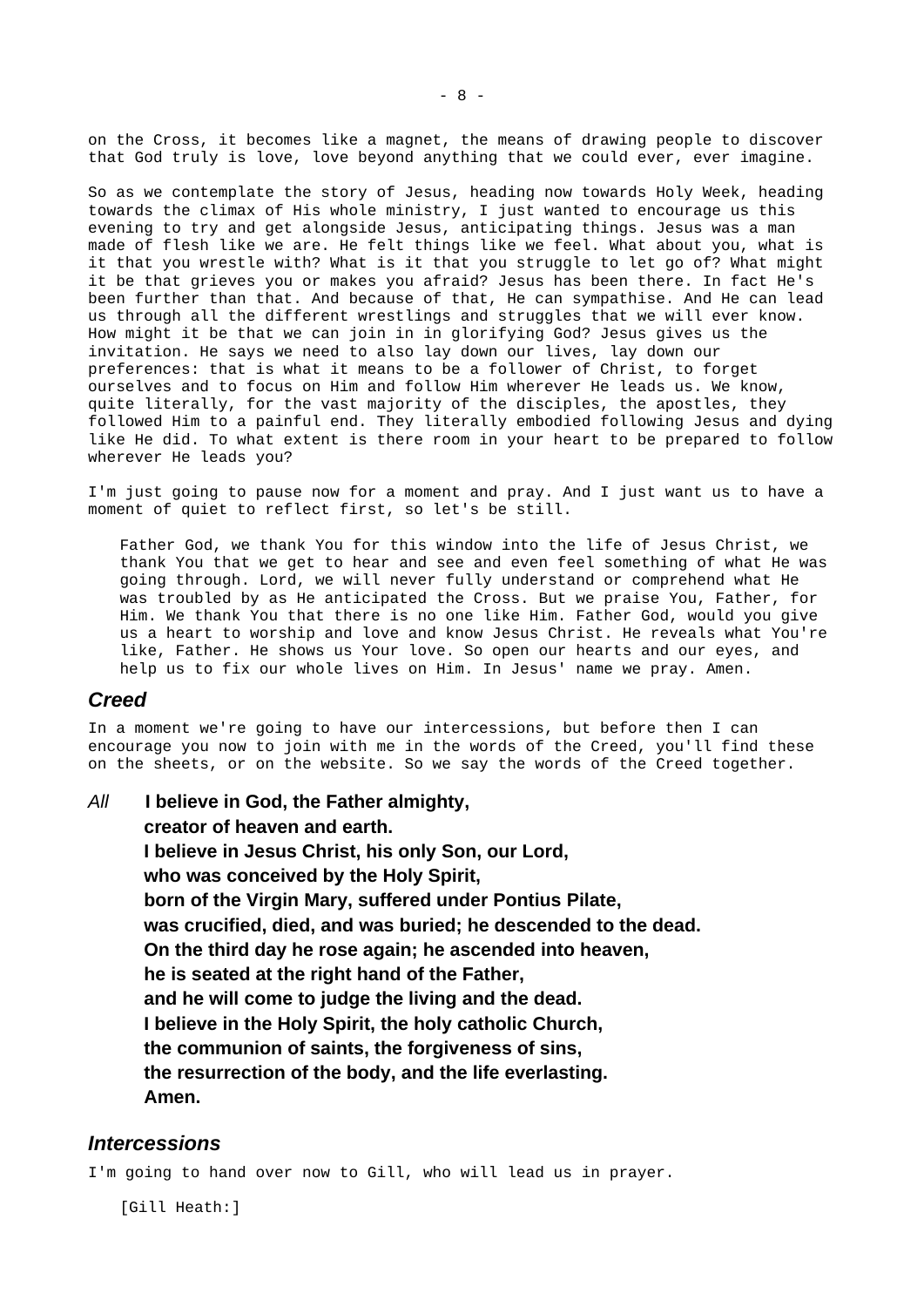Loving Heavenly Father, we thank You that You loved us so much that You sent Your Son to save us, and He allowed Himself to be lifted up for us. We come before You this evening, rejoicing that we can say<sup>[5](#page-8-0)</sup>, "This is the day You have made," and that because You know each and every one of us by name, we can see our way through difficulties and happy times. We offer You ourselves in a life of service to You. Thank You for revealing Yourself through the Bible, through the gift of Your Son, Jesus Christ, and the close personal experience that the Holy Spirit brings us. We trust in You. Human discipline always includes suffering. So thank You for the great example Jesus showed us, and we know He understands us and is with us, praying for us in any of our suffering. After all, His was the greatest suffering possible. His example of being lifted high up on the Cross for all those present to see demonstrated His great love for us.

Lockdowns in the UK have brought many difficulties and the tragedy of COVID can't be underrated, but it's also given us an opportunity to manage our time differently. Have we taken off our 'busy' badges? Taken time to appreciate the beauty of nature around us, especially at Spring, to listen to birdsong, to witness the slower pace of life walking instead of driving, to take time to speak and smile to passers-by instead of rushing along? Maybe it's a bit of a positive side.

We pray now for Your worldwide Church, especially our local churches and their hard-working clergy, their associated staff, and our young people's leaders, office staff, and those working hard to spread the Good News. We pray for those who through the use of technology make it possible for us to meet together. And so we thank You for the different gifts you give them to your people.

Lord, in Your mercy,

#### *All* **hear our prayer.**

We think about how news spreads and its positive and negative challenges in regulating its truths, and we pray our protection over the use and abuse of social media. It's possible that we should be spending more time thinking and working out how we can make positive impacts on Your creation, acknowledging that more recently we've messed things up. We watch programmes about climate change and the way it will impact on the world's poorest communities, probably while eating our tea, but maybe don't think so much about buying local produce, or the disposal of single-use plastics. So thank You for those people who nudge at our consciences, or work hard with ecochurch making us think twice about these issues. After all, in the beginning when you created the world, you looked at it and thought it was good. Perhaps we can try the no-mowing of grass that's being publicised as our small efforts for bees. We pray for our world leaders to deal with climate change well. And thank You for the impact that people like David Attenborough have had in highlighting our bad husbandry of the Earth. Lord, in Your mercy,

#### *All* **hear our prayer.**

We pray for all those people working and volunteering on the frontline for our benefit: the local council and councillors, those employed in the NHS, thinking about the elderly in care homes. We're so pleased that at last they can have some family and friendship contact again. We understand the impact that being locked up for so long has taken on the elderly. We pray for caregivers, for their continued loving support that has upheld that needy sector of our community. We also pray for those unmentioned sectors, the undertakers swamped with more work than usual. We pray Your protection on our police force, and commend to You those who gather in groups, that they take heed of the instructions getting by government.

<span id="page-8-0"></span><sup>5</sup> with Psalm 118:24 [NRSV]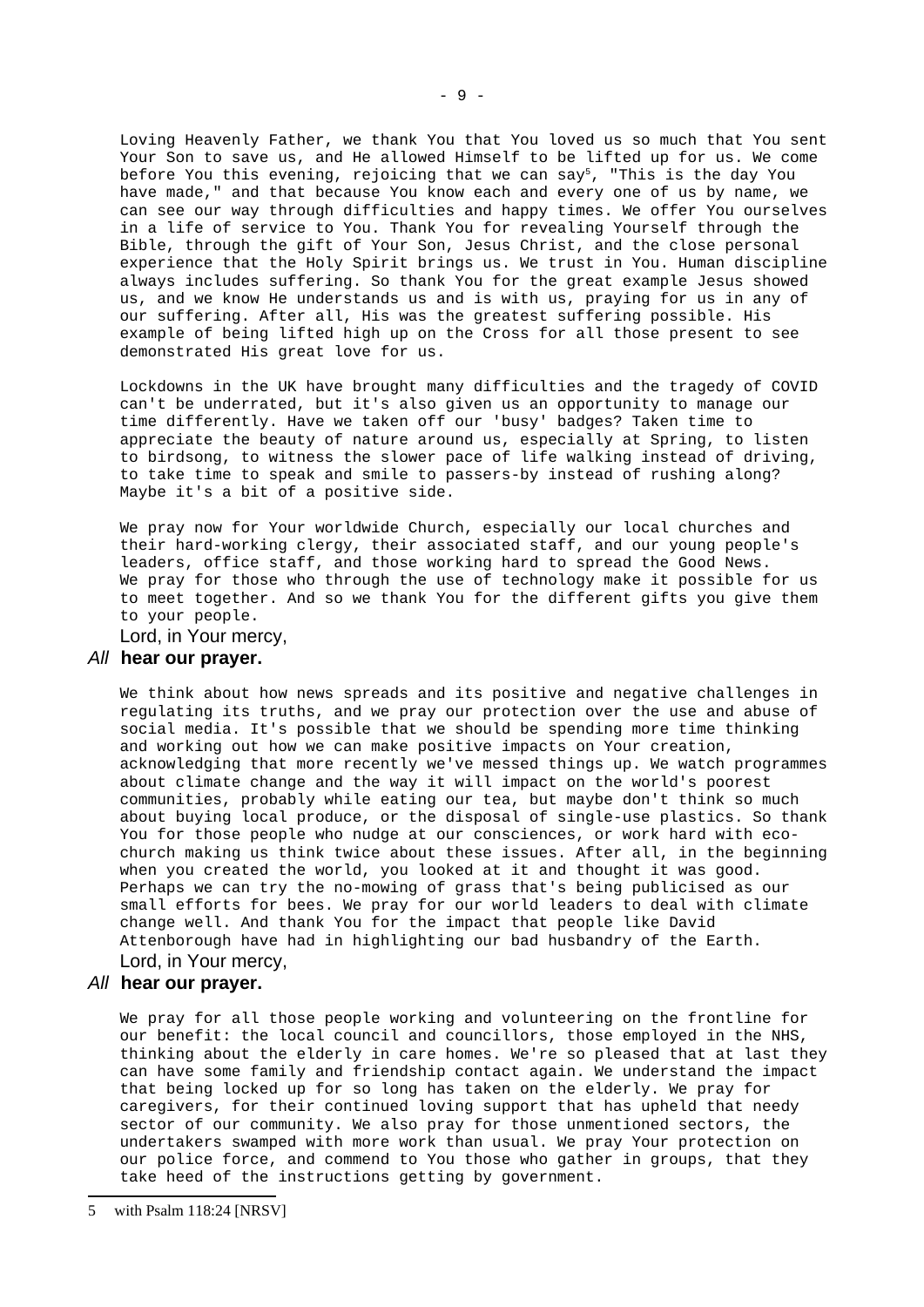Lord, in Your mercy,

### *All* **hear our prayer.**

We praise and thank you for all the different scientists who work tirelessly on vaccines to free us from the dangers of COVID and are indeed working on vaccines for the next pandemic. How do we say thank You? We commend to your love those suffering from long COVID, loneliness and mental health issues, and those people stuck in poverty in all countries, including our own, as a result of COVID. And we pray for the continued success of the rollout of the British vaccination programme, and that Europe doesn't experience another huge surge of COVID infection. Lord, in Your mercy,

#### *All* **hear our prayer.**

We consciously bring before you our government leaders, knowing they've had to face more difficult decisions than any peacetime government. We would ask that You continue to help them make good, wise decisions and to work positively with each other, lessen their arguments for the common good in all things.

Lord, you are ever-watchful and bless us with Your gifts and provide for all our needs. So help us to build only on what pleases You. Lord, in Your mercy,

## *All* **hear our prayer.**

We pray now for families, for those who've lost members during the pandemic, those who mourn alone; those who are bereft because they couldn't say goodbye, or think their family member wasn't cared for sufficiently, by having a DNR order placed on them; those whose family member is still very ill or recovering from this illness. We pray especially for people who are saddened by loneliness, those shielding and those with depression. We pray for those families having to stay in during pandemic with no outdoor spaces. We pray for the family of Sarah Everard.

Psalm 57 says<sup>[6](#page-9-0)</sup>, "Have mercy on us, 0 God, have mercy, we look to You for protection. We will hide beneath the shadow of your wings, until the danger passes."

So now we pray for peace everywhere. How badly mankind treats each other instead of working in harmony. And that's throughout the world. We pray for the innocents, the families and children who have ended up in refugee camps, those who've been damaged mentally and physically, and pray that we all try to become more tolerant.

Lord, in Your mercy,

#### *All* **hear our prayer.**

We thank You we have come safely through this winter, however hard it's been for any of us. We acknowledge we're the lucky ones. We see the signs of spring all around us flowers shrubs and trees or shooting and look forward to our own planting. It's amazing that one bean, pea, carrot or flower seed can produce so many veg or flowers. What a miracle! What a harvest! A true sign of Your work amongst us.

And we pray for missionaries, that they also have a good harvest field. Lord, in Your mercy,

### *All* **hear our prayer.**

<span id="page-9-0"></span><sup>6</sup> Psalm 57:1, similar to [NLT]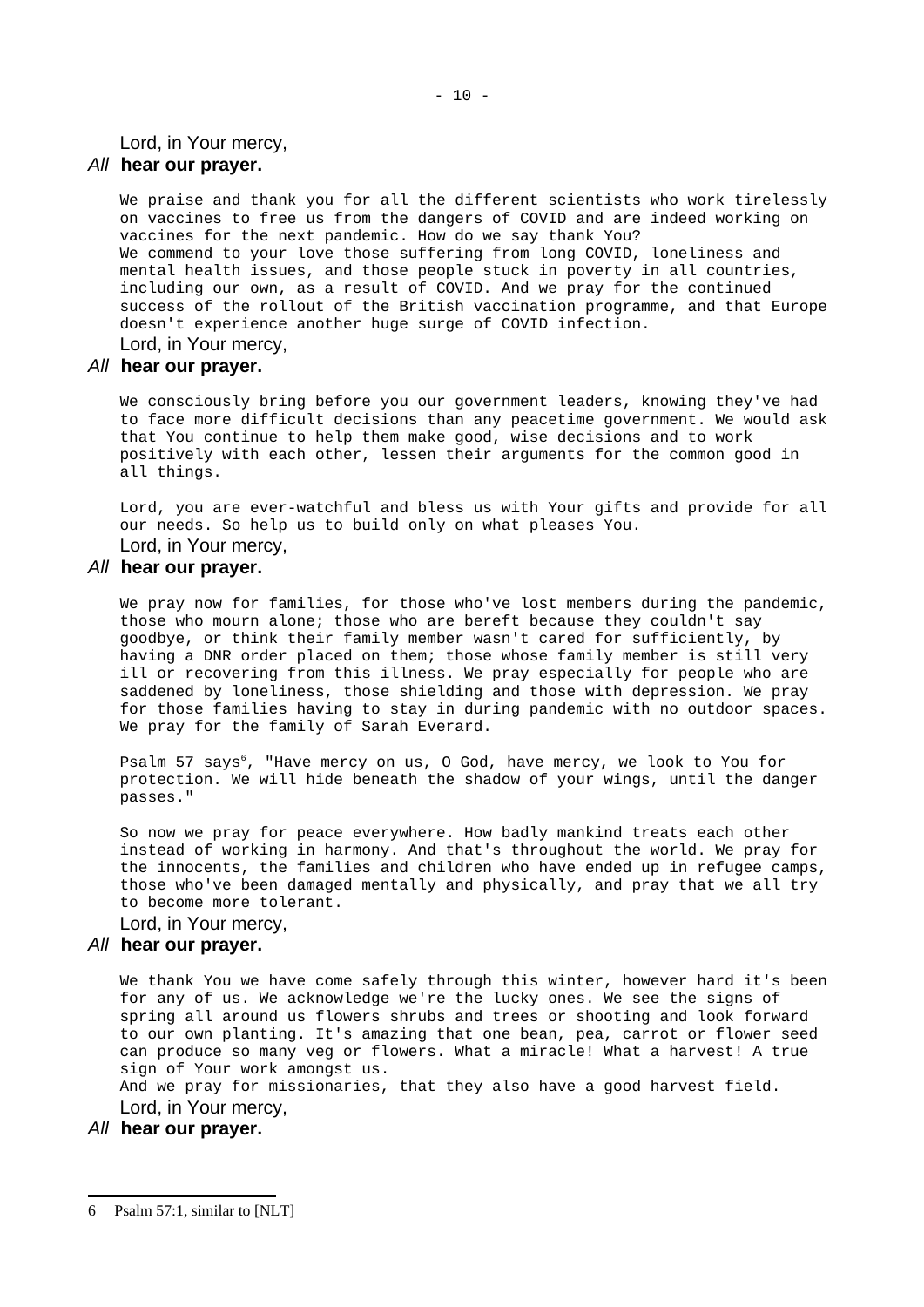We offer prayers for those who are suffering in any way: those known to us, and those only known to You. We pray for our Queen and her family during their difficult times. And we pray for ourselves during this latest lockdown and look forward to meeting up again. We pray and thank You for our continued safety and say, "Is this the time when we put aside all unnecessary worldly things, and fall down on our knees, acknowledging You as our Saviour"?

Lord, in Your mercy,

### *All* **hear our prayer.**

I'm just sharing a prayer from Mother Teresa. Dear Jesus, help me to spread Your fragrance everywhere I go. Flood my soul with Your Spirit and life, penetrate and possess my whole being so utterly that my life may only be a radiance of Yours. Shine through me and be so in me that every soul I come into contact with may feel Your presence in my soul. Let them look up and see no longer me but only Jesus.

Merciful Father,

## *All* **accept these prayers for the sake of Your Son, our Saviour, Jesus Christ Amen.**

## <span id="page-10-2"></span>*Collect for the Fifth Sunday in Lent*

[Andrew:] Amen. Thank you, Gill. So we just continue with our final prayers, towards the end of this service. The words of the collect for today:

Most merciful God, who by the death and resurrection of your Son Jesus Christ delivered and saved the world: grant that by faith in him who suffered on the cross we may triumph in the power of his victory; through Jesus Christ your Son our Lord, who is alive and reigns with you, in the unity of the Holy Spirit, one God, now and for ever. **Amen**

## <span id="page-10-1"></span>*The Lord's Prayer*

Can we just again have another 30 seconds or so of silence to let the message, the power of today's service, rest on our souls. 30 seconds of quiet.

And now gathering all our prayers and praises into one, as our Saviour taught us, so we pray.

*All* **Our Father in heaven, hallowed be your name,**

**your kingdom come, your will be done, on earth as in heaven. Give us today our daily bread. Forgive us our sins as we forgive those who sin against us. Lead us not into temptation but deliver us from evil. For the kingdom, the power, and the glory are yours now and for ever. Amen.**

## <span id="page-10-0"></span>*Blessing*

So we come towards the end of our service. We will finish with a song in a moment and I'll say words of blessing, but thank you first of all, to Charlie for the tech, for the two Gills and for John, helping with the different elements of the service, and I really do pray that God would bless all who are